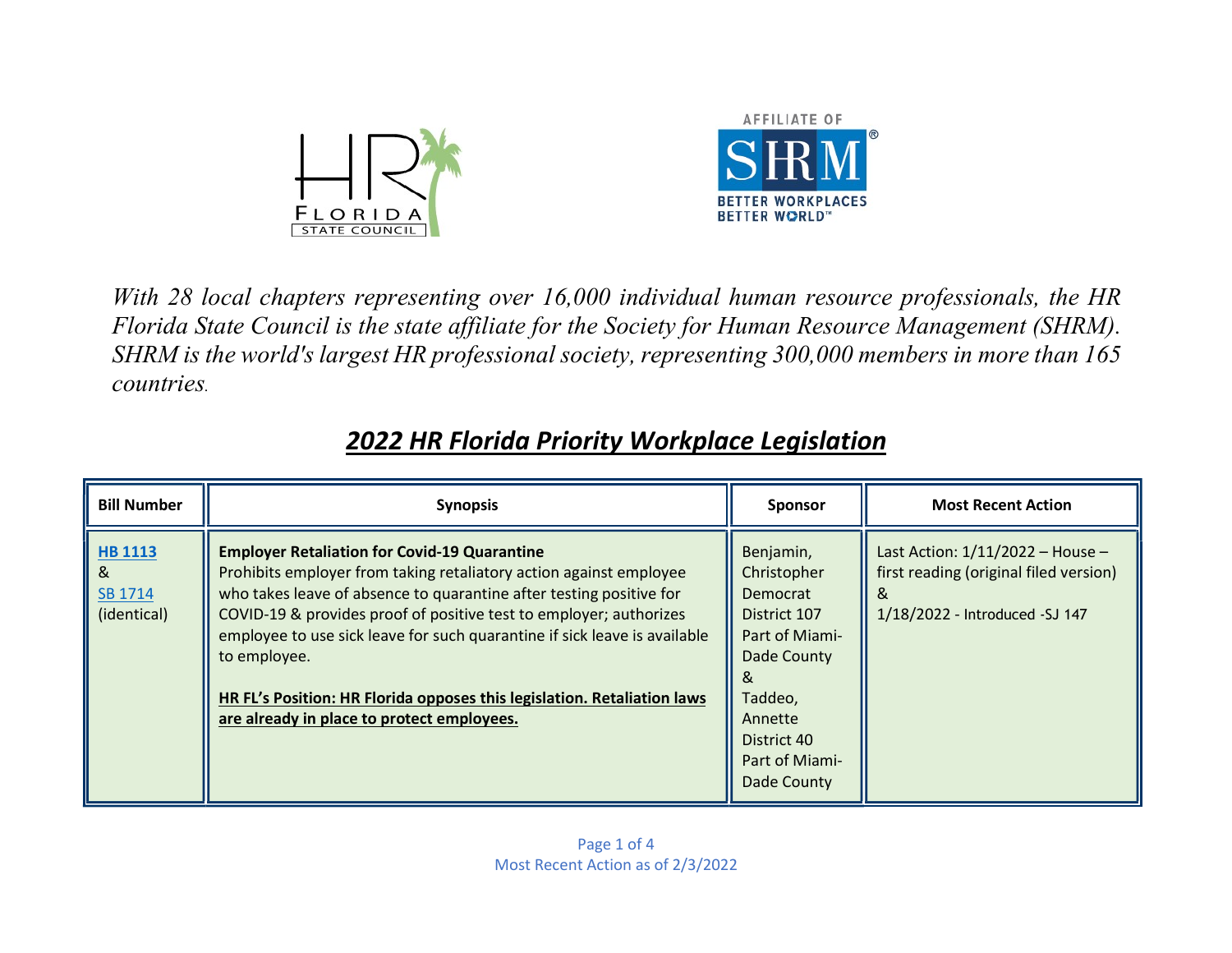| <b>HB 411</b><br>$\underline{8}$<br><b>SB 542</b><br>(similar) | <b>Evidentiary Standards for Actions Arising During an Emergency</b><br>Provides specified actions taken by business during declared<br>emergencies, such as providing PPE, may not be used as evidence in<br>certain civil causes of action.<br>HR FL's Position: HR Florida supports this legislation, as it provides<br>employers protection against meritless misclassification suits. Similar<br>to SB 882 last year.                                                                                                                                                                                                                                                                                                                                                                                                                                                                                                | Melo, Lauren<br>Republican<br>District 80<br>Hendry and<br>part of Collier<br>&<br>Rodriguez, Ana<br>Maria<br>Republican<br>District 39<br>Consists of<br>Monroe<br>County and<br>part of Miami-<br>Dade County | Last Action: 1/26/2022 House -<br>Added to Second Reading Calendar<br>&<br>1/27/2022 Senate - Passed; YEAS 35<br>NAYS 1 - SJ 235 |
|----------------------------------------------------------------|---------------------------------------------------------------------------------------------------------------------------------------------------------------------------------------------------------------------------------------------------------------------------------------------------------------------------------------------------------------------------------------------------------------------------------------------------------------------------------------------------------------------------------------------------------------------------------------------------------------------------------------------------------------------------------------------------------------------------------------------------------------------------------------------------------------------------------------------------------------------------------------------------------------------------|-----------------------------------------------------------------------------------------------------------------------------------------------------------------------------------------------------------------|----------------------------------------------------------------------------------------------------------------------------------|
| HB 1449<br>&<br><b>CS/SB 842</b><br>(similar)                  | <b>Invalid Restrictive Covenants in Health Care</b><br>Defining the terms "hospital" and "physician"; specifying that certain<br>restrictive covenants in employment agreements between physicians<br>and hospitals do not support a legitimate business interest; authorizing<br>a party to an employment agreement to elect to have a mutually<br>agreed upon arbitrator make a specified binding determination, etc.<br>HR FL's Position: HR Florida takes a neutral position as to this<br>legislation. HR Florida traditionally disfavors constraints on<br>restrictive covenants as they are typically onerous to the employer;<br>however, this legislation could potentially benefit other healthcare<br>institutions in the same geographic area. Because the competing<br>interests are, on the whole, balanced between current employers and<br>potential employers, HR Florida has decided to remain neutral. | Tuck, Kaylee<br>Republican<br>District 55<br>Glades,<br>Highlands,<br>Okeechobee<br>and part of St.<br>Lucie<br>&<br>Brodeur, Jason<br>Republican<br>District 9<br>Consists of<br>Seminole<br>county and        | Last Action: 1/16/2022 House -<br>Now in Finance & Facilities<br>Subcommittee<br>&<br>$1/28/2022$ Senate - Now in Rules          |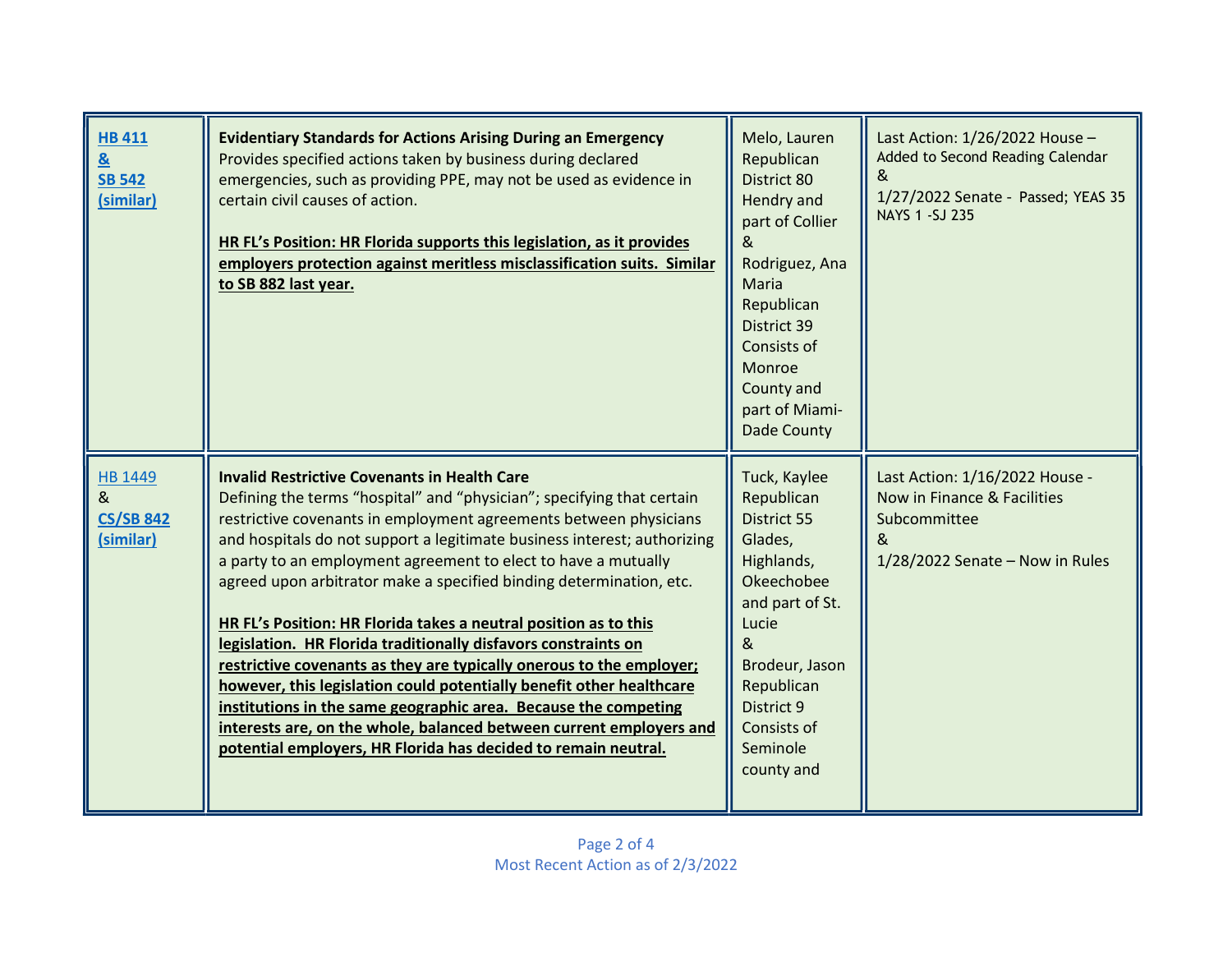|                                                     |                                                                                                                                                                                                                                                                                                                                                                                                                                                                                                                                                                                                     | part of Volusia<br>county                                                                                                                                                                              |                                                                                                                                                                     |
|-----------------------------------------------------|-----------------------------------------------------------------------------------------------------------------------------------------------------------------------------------------------------------------------------------------------------------------------------------------------------------------------------------------------------------------------------------------------------------------------------------------------------------------------------------------------------------------------------------------------------------------------------------------------------|--------------------------------------------------------------------------------------------------------------------------------------------------------------------------------------------------------|---------------------------------------------------------------------------------------------------------------------------------------------------------------------|
| <b>CS/HB 317</b><br>&<br><b>SB 514</b><br>(similar) | <b>Substitution of Work Experience for Postsecondary Educational</b><br><b>Requirements</b><br>Authorizes head of employing agency to elect to substitute certain<br>work experience for postsecondary educational requirements<br>beginning on specified date; prohibits substitution of certain work<br>experience for postsecondary educational requirements; provides<br>advertising requirements relating to positions of employment; specifies<br>that certain laws & regulations governing equal opportunity<br>employment apply.<br>HR FL's Position: HR Florida supports this legislation. | DiCeglie, Nick<br>Republican<br>District: 66<br>Part of Pinellas<br>&<br>Burgess, Danny<br>Republican<br>District 20<br>Consists of<br>parts of<br>Hillsborough,<br>Pasco, Polk<br>counties            | Last Action: 1/21/2022 House -<br>Added to Second Reading Calendar<br>&<br>Senate - On Committee agenda--<br>Governmental Oversight and<br>Accountability, 02/02/22 |
| <b>HB31</b><br>&<br><b>SB 264</b><br>(identical)    | <b>Firefighter Inquiries and Investigations</b><br>Provides firefighters have certain rights during informal inquiry;<br>provides firefighter may not be subjected to certain disciplinary action<br>during informal inquiry or interrogation.<br>HR FL's Position: HR Florida takes a neutral position as to this<br>legislation.                                                                                                                                                                                                                                                                  | <b>Busatta</b><br>Cabrera, Demi<br>Republican<br>District: 114<br>Part of Miami-<br>Dade<br>&<br>Hooper, Ed<br>Republican<br>District: 16<br>Consists of<br>parts of Pasco<br>and Pinellas<br>Counties | Last Action: 1/13/2022 House -<br>Added to Second Reading Calendar<br>&<br>1/31/2022 Senate - On Committee<br>agenda-- Rules, 02/03/22                              |